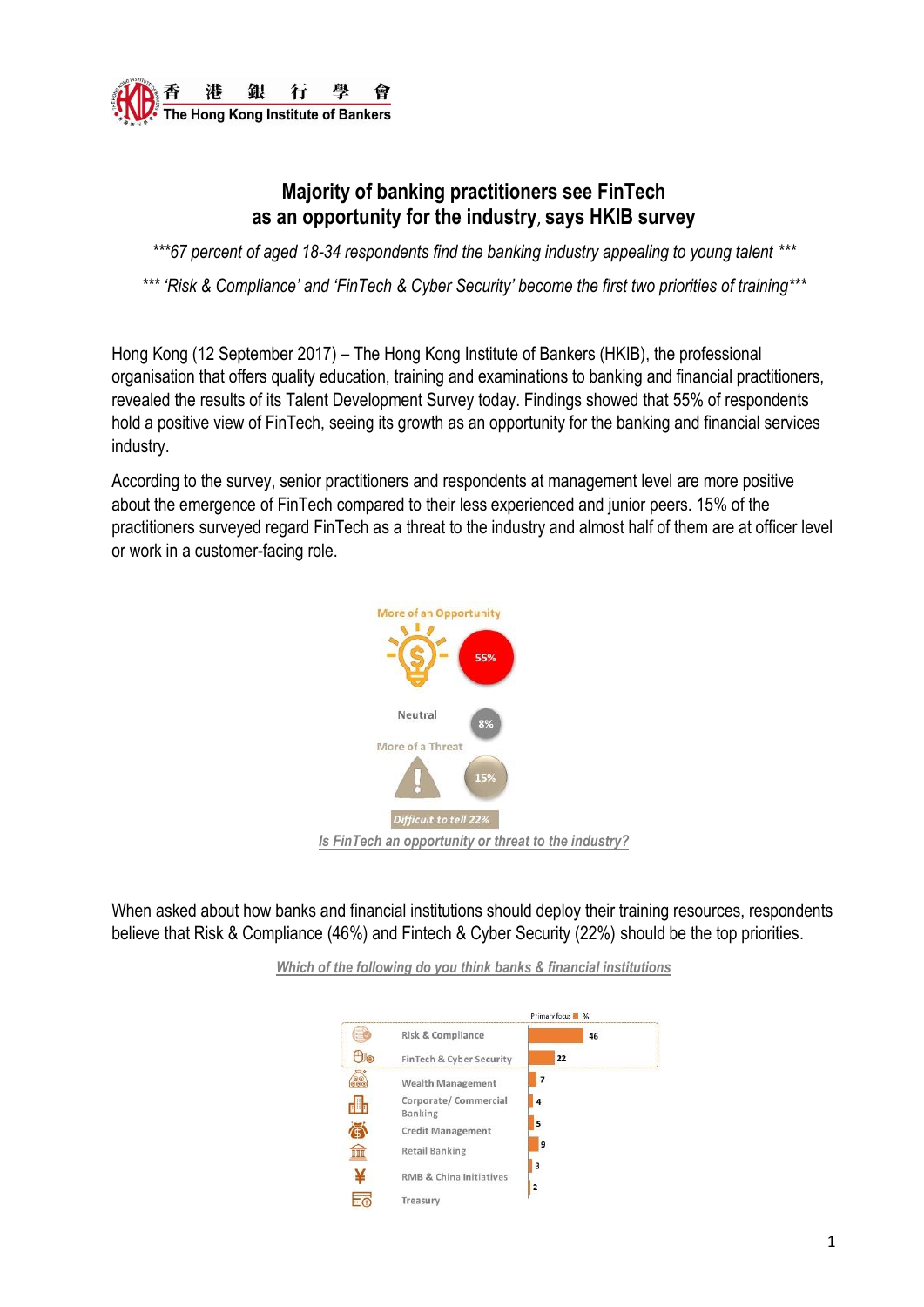#### *should focus on as far as training resources allocation is concerned?*

Conducted between May and July 2017, the online survey collected the views of nearly 400 respondents, mostly practitioners in the city's banking and financial services industry. The survey, commissioned by the HKIB for the second consecutive year, saw an increase in the participation of the millennial group, aged between 18 and 34. Their participation rose from last year's 22% to 44%.

Two-thirds (67 per cent) of respondents aged between 18 and 34 find the banking industry appealing to young talent, a significant increase from last year's 51% who held this view. Nearly 90% of practitioners surveyed think professional training helps strengthen market trust.





Carrie Leung, Chief Executive Officer of the HKIB, commented, "It is clear that banking and financial services are at the epicentre of FinTech's growing influence. We are delighted to see practitioners are generally embracing the emergence of FinTech. This is not just about sitting and waiting, but in fact requires the transfer of skills and knowledge from top to bottom. The existing fear about FinTech among the junior and less experienced practitioners is noteworthy. Employers are advised to address the related training needs to better equip their staff with the necessary expertise to turn fear into opportunity."

The findings also reveal that almost 80% of the respondents are intending to stay in the banking industry for at least the next five years, representing a small hike compared to a year earlier (77%), with the main incentives being compensation (58%), career advancement (54%) and job satisfaction (47%).



Around 80% of banking employees surveyed support the streamlining of the training path and agree that a common qualification benchmark helps to raise their professional status. 94% of the respondents find it difficult to evaluate a professional qualification because they think there have been too many qualifications in the market and a standardised qualification scheme is lacking.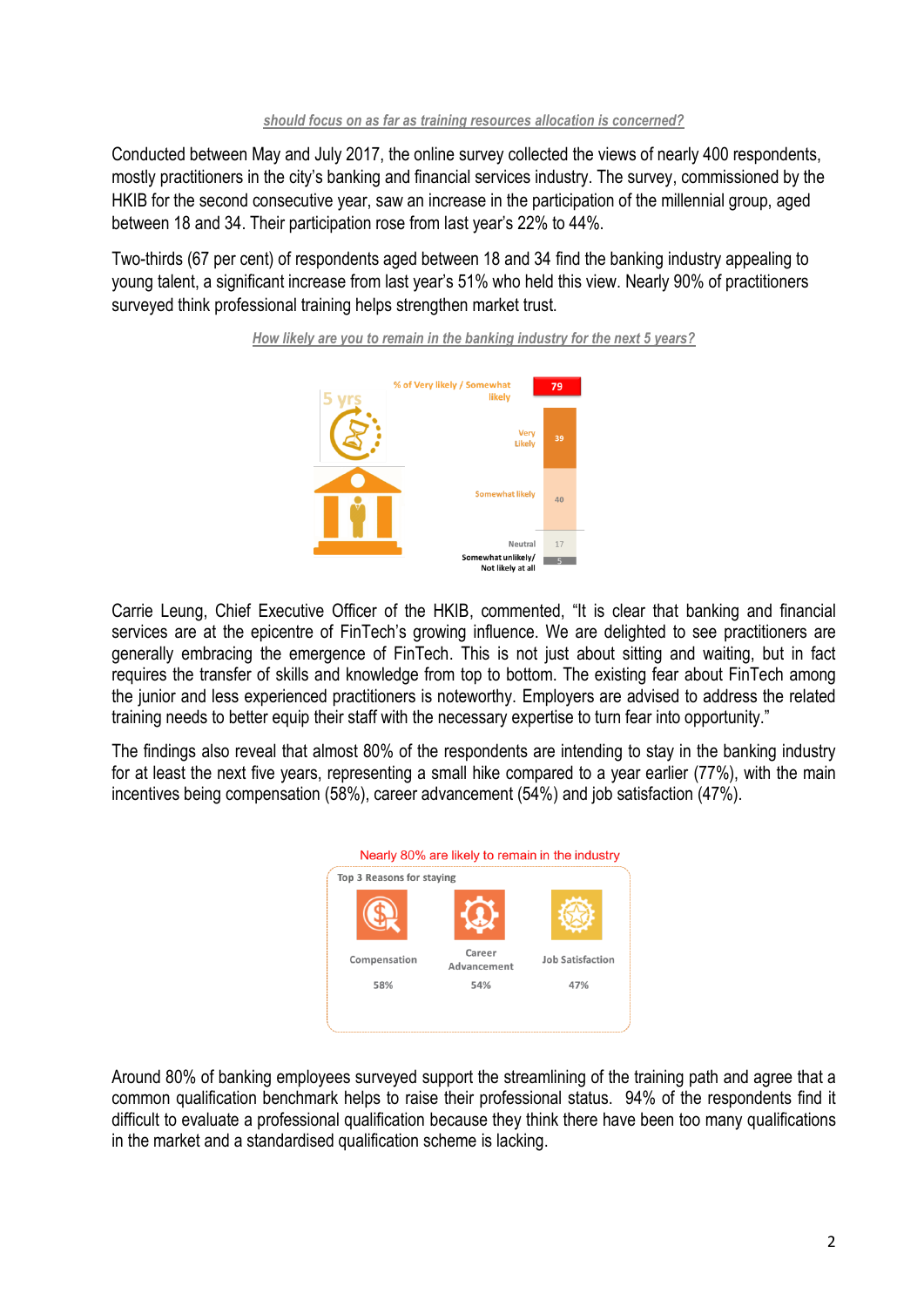"Our three-level Certified Banker (CB) qualification, a new common qualification benchmark launched earlier this year, is recognised by regulators and regarded as an important step to tackle the industry needs in providing professional standards for the banking and financial services sector" Leung added. "To ensure sustainability, there must be a streamlined training path endorsed throughout the industry to enhance the upward mobility of young professionals and to increase the value of training. As a professional training provider and examination setter, the HKIB will continue to provide high quality, values-based education to support talent development in the local banking and financial industry and thus reinforce Hong Kong's status as an international financial centre."

*\*\*\*Ends \*\*\**

## **Photo Caption:**



Carrie Leung, CEO of the HKIB sees that banks should put more training resources on FinTech & Cyber Security to better equip their employees with the necessary skills and expertise.

### **For further enquiries, please contact**

#### **Paradigm Consulting**

| Helen Lam   | (852) 2251 9082/ 9277 7672 | helen.lam@paradigmconsulting.com.hk   |
|-------------|----------------------------|---------------------------------------|
| Patty Yeung | (852) 2251 9086/6159 7073  | patty.yeung@paradigmconsulting.com.hk |

#### **Notes to editors:**

#### **About the survey**

Commissioned by The Hong Kong Institute of Bankers (HKIB), the HKIB's Talent Development Survey 2017 was an online and pen-and-paper based questionnaire conducted between May and July 2017 by Cimigo and Paradigm Consulting. Around 400 responses were collected with 60 per cent from bank employees, 13 per cent from academics/ university students, 10 per cent from employees of professional bodies/ institutes, 8 per cent from employees of non-bank financial institutions, 6 per cent from training professionals, and 3 per cent from professionals on regulators' side. Findings of this talent development survey will be used by HKIB as a reference point when shaping the future of training and development for the banking sector.